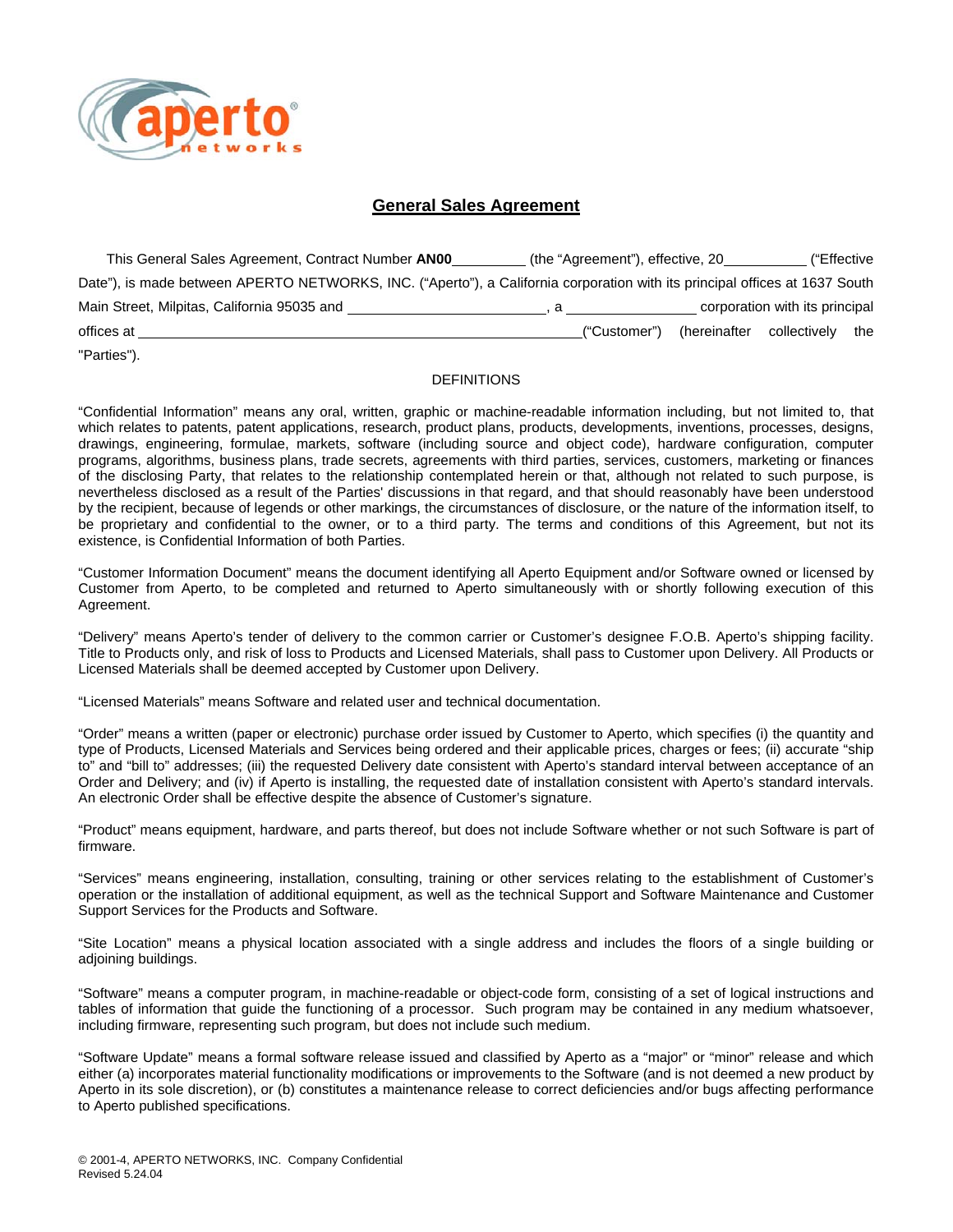"Specifications" means Aperto's or its vendor's written technical specifications for a particular Product or Software furnished under this Agreement.

"Warranty Period" means the applicable period of time that a particular Product, Software, or Service is warranted as shown in this Agreement (or, if not specified in the Agreement, Aperto's standard period of time). For a Product or Software, the Warranty Period begins on the date of Delivery. The Warranty Period for Services begins on the date Aperto completes the Services.

#### AGREEMENT

In consideration of their mutual promises and undertakings, the Parties agree as follows:

- 1. SCOPE: This Agreement describes the terms and conditions under which Aperto shall sell, and Customer shall purchase, Products, Software and Services and the right to use Licensed Materials during the Term. The Parties shall enter into one or more addenda ("Addenda") to supplement or modify this Agreement for specific Products, Services, or Licensed Materials described in the respective Addendum. All references to the "Agreement" shall be deemed to include this document and its exhibits together with any and all Addenda and their attachments. All Products, Licensed Materials, and Services furnished by Aperto to Customer under this Agreement shall be for Customer's own internal use, and not as inventory for resale to any third party. Exhibit B attached hereto governs technical Support and Software Maintenance and Customer Support Services for the Products and Software.
- 2. TERM: This Agreement shall begin on the Effective Date and shall continue for a period of three (3) years ("Term"), unless earlier terminated as provided in the "Termination" section or as mutually agreed in writing. Termination or expiration of this Agreement shall not excuse a Party from performing any obligations that have not been fully performed for any accepted Order.
- 3. OPTION TO EXTEND: Customer shall have the right to extend the period specified in Section 2 for up to twelve (12) months by giving Aperto written notice at least sixty (60) days prior to the expiration. Within thirty (30) days of the date of Customer's notice to extend the period, Aperto shall notify Customer in writing whether Aperto proposes to revise any term(s) under this Agreement. If the Parties fail to agree on any revised term(s) within thirty (30) days after the date of Aperto's notice, Customer's notice of extension shall be considered withdrawn and all terms for outstanding Orders placed during the term of this Agreement shall not be revised. Any subsequent renewal will be upon mutual written agreement of the Parties.
- 4. ORDERS: All purchases under this Agreement shall be made by Orders issued by Customer through individual written purchase orders sent to Aperto's principal business address. Orders will be accepted or rejected by Aperto in writing. Each Order shall be subject only to the terms and conditions of this Agreement. Terms and conditions on an Order that are in addition to or different from the terms and conditions of this Agreement, and/or any pre-printed terms and conditions on an Order shall be ineffective and void.
- 5. CHANGES TO ORDERS: Customer may request changes to an Order that Aperto has previously accepted ("Change Request"). In response to a Change Request, Aperto will provide to Customer written quotations, including but not limited to any change to prices, license fees, shipment or completion dates. A Change Request will be treated as a separate Order subject to Aperto's change order process.
- 6. CANCELLATION; RESCHEDULING. Orders must be cancelled in writing. Order cancellations received 30 to 60 days prior to scheduled delivery date shall be subject to a 15% cancellation charge (based on Customer's purchase price for cancelled order). Charges for cancellations received less than 30 days prior to scheduled delivery date shall be 50% of Customer's purchase price for cancelled order or actual costs incurred by Aperto which are not recoverable by shipment to other Customers within 45 days of cancellation, which ever is higher. Upon request, Aperto shall furnish to Customer evidence of such charges. Customer shall pay transportation costs for cancelled Products. Upon written notice to Customer, Aperto may reschedule shipment or delivery dates set forth in any Product purchase order hereunder due to conditions beyond the reasonable control of Aperto. In rescheduling any order, Aperto shall use best efforts to manufacture and deliver Products within a reasonable time.
- 7. CHANGES IN PRODUCTS OR LICENSED MATERIALS: At any time prior to Delivery, Aperto may make changes to Products or Licensed Materials. Aperto may modify the drawings, documentation or Specifications for Products or Software, or substitute Products or Software of later design. For significant changes that affect form, fit, or function, Aperto shall notify Customer at least thirty (30) days prior to the date that the changes take effect. Customer may reject the changes within thirty (30) days of this notice. On receipt of Customer's written notice of rejection, Aperto, at its option, shall either cancel any Orders in process, or fulfill the Orders with unmodified Products.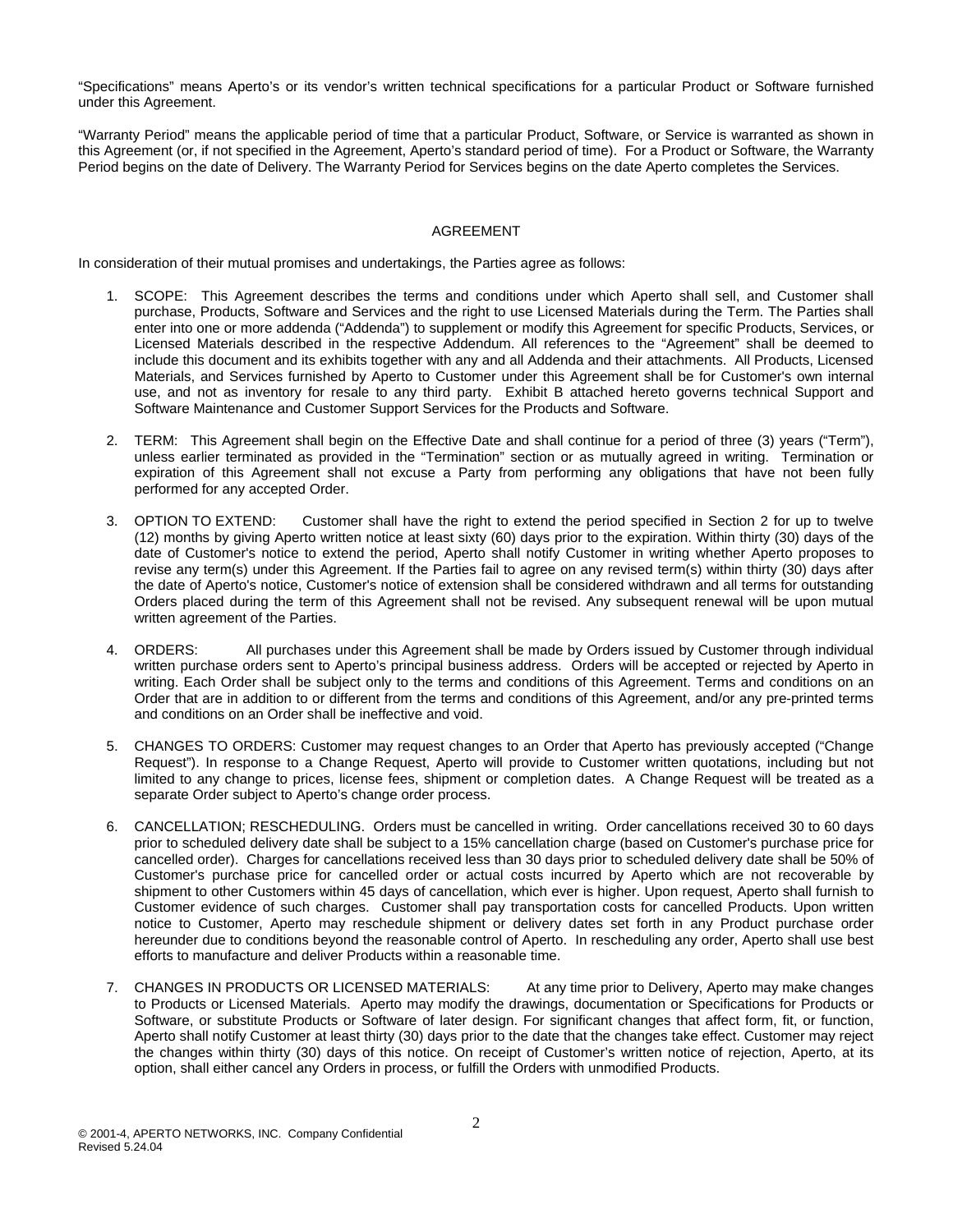- 8. PRICES AND TAXES: The applicable prices and charges for each Order shall be set forth in the appropriate Addendum or in a firm price quotation made by Aperto. All firm price quotes shall be deemed to incorporate this Agreement. Provided that the firm price quote is signed by an authorized representative of Aperto and Customer, any provisions of a firm price quote which conflict with this Agreement shall supersede the comparable provisions of this Agreement with respect to the Products, Licensed Materials and Services described in such quote. Aperto may adjust its prices and charges (other than those subject to a firm price quote) upon thirty (30) days written notice to Customer. Except for taxes on Aperto's income, Customer shall pay all applicable taxes and related charges, including interest and penalties, that any governmental or taxing authority may impose upon the purchase, license, ownership, possession, use, operation or relocation of any Products, Software or Services that Aperto furnishes under this Agreement.
- 9. TERMS OF PAYMENT: Except for Maintenance Services, which shall be invoiced and paid as set forth in Exhibit B, Aperto shall invoice Customer for fifty percent (50%) of the amounts due (including transportation charges and taxes as applicable) for Products and Licensed Materials upon acceptance of the Customer Order and fifty percent (50%) of the amount due upon Delivery and shall invoice Customer all amounts due for Services upon completion of Services or as soon as practical thereafter. Aperto shall issue periodic invoices for recurring services as those Services are performed. Customer shall pay such invoiced amounts for receipt by Aperto with terms agreed upon by both parties. Customer will advise Aperto of any billing discrepancies or disputes about an invoice within ten (10) days of receiving the invoice. Overdue payments shall be subject to a late payment charge of one and one-half percent (1.5%) per month of the overdue amount (but not to exceed the maximum lawful rate). Customer will reimburse Aperto for reasonable attorneys' fees and other costs associated with collecting delinquent payments.
- 10. TITLE AND RISK OF LOSS: The Products and Licensed Materials shall be shipped F.O.B. Aperto's shipping facility. Title to Products only, and risk of loss to Products and Licensed Materials, shall pass to Customer upon Aperto's tender of delivery to the common carrier or Customer's designee ("Delivery"). Customer shall accept partial shipments. All Products or Licensed Materials shall be deemed accepted by Customer upon Delivery. Aperto retains title to all Licensed Materials and all copies thereof. Aperto reserves a purchase money security interest in all Products and Licensed Materials until Customer pays all prices and charges due Aperto under this Agreement. Customer will cooperate with Aperto in perfecting Aperto's purchase money security interest and will promptly execute all documents and take all actions reasonably required by Aperto to do so.
- 11. PACKAGING: Aperto will package the Products in accordance with accepted standard commercial practices for normal shipment considering the type of Product(s) involved and the normal risks encountered in shipments.
- 12. INTELLECTUAL PROPERTY RIGHTS: Aperto shall retain all right, title and interest in and to all patents, copyrights, trade secrets, trademarks, and other intellectual property rights in the Products. All Licensed Material provided in connection with this Agreement is subject to the End User Software License Agreement (attached hereto as Exhibit A).
- 13. SERVICE FOR PRODUCTS AND SOFTWARE: During the annual term of any Service period or the annual renewal thereof, Aperto will provide Customer with the Services (and, if applicable, Software Updates) set forth on Exhibits B and C with respect to covered Equipment and Software as set forth in Section 13(b) below. The Services selected by Customer with respect to each Customer Site Location shall be the same for all Equipment and Software at such Site Location. In addition, the Services selected by Customer must apply to entire systems and not individual components thereof. The parties may at any time amend Exhibit C to provide for different or additional Services, so long as such Amendment is in a writing executed by both parties. Aperto may, at its option, designate a third party contractor to provide Services to Customer; provided that such designation shall not relieve Aperto of its obligations hereunder. Should Aperto in its discretion determine that certain Services have become impracticable for Aperto to perform, then Aperto may perform alternative services provided such alternative services do not reduce the overall level and quality of the services for which Customer has contracted under this Agreement.
	- a Customer Information Document. Simultaneous with the execution of this Agreement or as soon as practicable thereafter, Customer shall complete and deliver to Aperto the Customer Information Document setting forth, among other things, the Equipment and/or Software owned and/or licensed by Customer to be subject to this Agreement. Upon receipt by Aperto, the Customer Information Document shall be incorporated into and considered part of this Agreement. The Service Fees due Aperto shall be based upon the information provided by Customer in the Customer Information Document and the fee schedule set forth on Exhibit D. Customer represents and warrants that the information set forth on the Customer Information Document shall be true and correct.
	- b Covered Equipment and Software. The Services shall apply only to Equipment and Software identified on the Customer Information Document, subject to the following: (a) the Software must be the most current version or next to current version of the applicable Software, (b) the Equipment must contain the most current version or next to current version of Aperto Software and/or firmware and must be installed in an operating environment which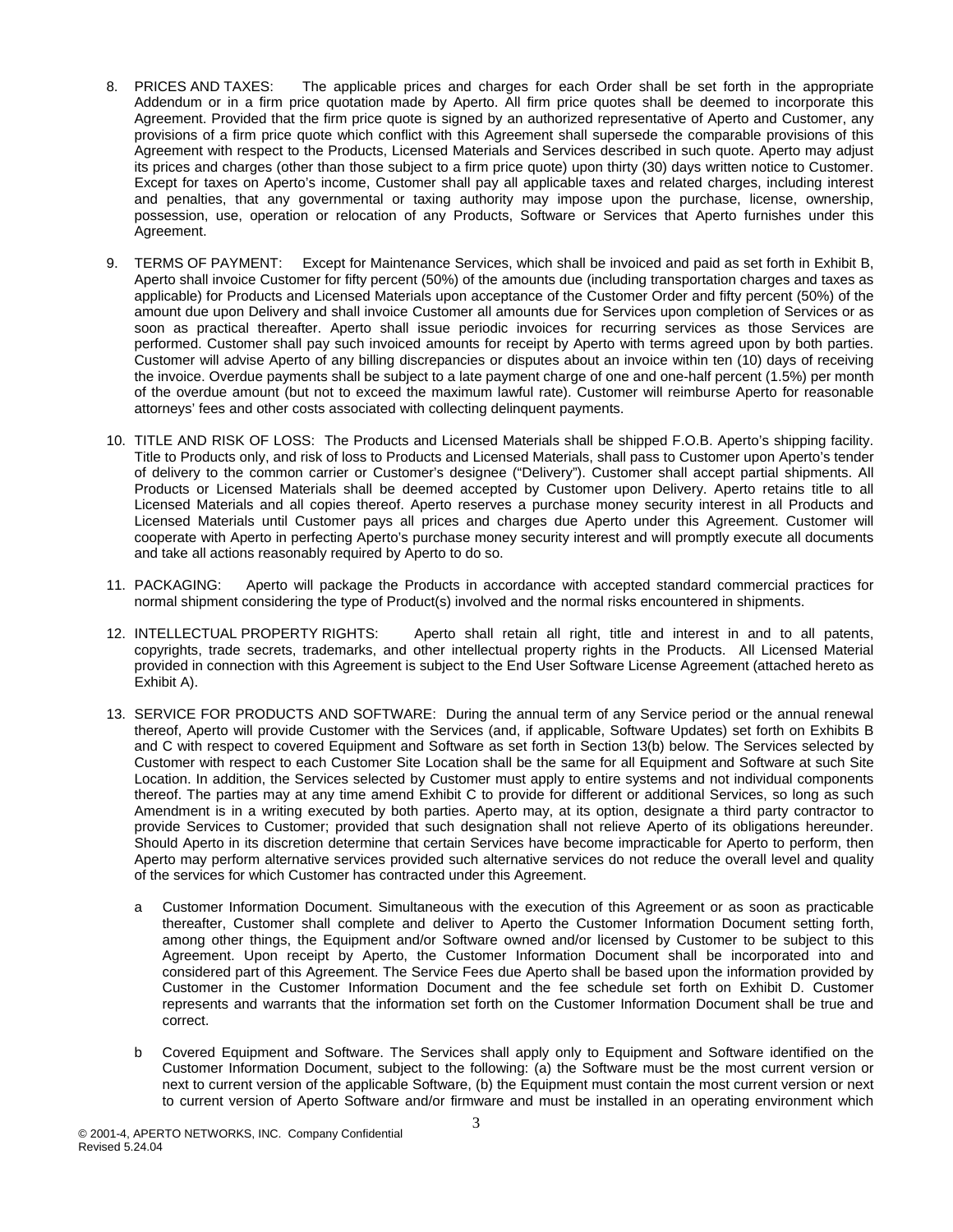complies with the specifications set forth in the Equipment's manual and (c) the Equipment and/or Software shall not have been modified without Aperto's prior written approval. In the event Customer wishes to update any Software or firmware in order to qualify for coverage under this Agreement, then Customer shall send written notice to Aperto requesting such upgrade. Any upgrades shall be at Customer's sole cost and expense.

- c Added Equipment and Software. If, during the term of this Agreement, Customer purchases additional Equipment or Software, the Customer shall notify Aperto and pay Aperto a pro-rata amount of the Service Fee applicable to the type and nature of such Equipment or Software based on the fees set forth on Exhibit B. In the event the purchased Equipment or Software is of a type and nature not set forth on Exhibit B, then the pro-rata Service Fee shall be at Aperto's then standard market rates.
- d Customer Responsibilities. Each time Services are requested by Customer or deemed appropriate by Aperto then, upon Aperto's request, Customer shall provide Aperto with the following: (a) the contract number set forth on the contract certificate which Aperto is providing to Customer simultaneously upon execution of this Agreement; (b) unit serial numbers; (c) any other documentation reasonably requested by Aperto; and (d) access to the Equipment and any diagnostics programs, operating systems, utilities or application programs (either via remote access or physical access to the sites). In the event Customer fails to provide any of the foregoing upon Aperto's request, then Aperto shall be relieved of its obligation to provide the requested Services to the extent such Services require the requested information or access.

#### 14. WARRANTIES:

- a Hardware. Aperto warrants to Customer that the Product will conform in all material respects to the specifications and will be free from defects in workmanship and materials, under normal use and service, for a period of 1 year from the date of original shipment by Aperto. The foregoing warranty will not apply if the identified defects were caused by accident, abuse, neglect, alteration or use inconsistent with the specifications provided with the hardware. Aperto's sole obligation under this limited warranty shall be, at Aperto's option, to repair the defective product or part, deliver to the client an equivalent product or part to replace the defective item, or if neither of the two foregoing options is reasonably possible, a refund will be provided to the client for the purchase price paid for the defective product. All products that are replaced will become the property of Aperto. Replacement products may be new or reconditioned. Aperto's obligations hereunder are conditioned upon the returned of affected articles in accordance with Aperto's Return Material Authorization (RMA) procedures. The above warranty will apply to any replaced or repaired product, or part for 90 days from shipment or the remainder of the initial warranty period, whichever is longer.
- b Software. Aperto warrants to Customer that each Software program licensed from it will perform substantial conformance to its published specifications, for a period of ninety 90 days after original shipment by Aperto. Aperto warrants the media on which the software is furnished will be free of defects in materials and workmanship under normal use during the warranty period. This limited warranty extends only to the original licensee of the software. Client's sole and exclusive remedy and the entire liability of Aperto and its suppliers under this limited warranty will be at Aperto's option, to repair or replace the software. Aperto does not warrant that the software is error free, that the client will be able to operate the software without problems or interruptions or that the software or any equipment, system or network on which the software is used will be free of vulnerability to intrusion or attack.
- c Obtaining Warranty Service. Customer must contact Aperto to obtain warranty service authorization. Date of proof of purchase from Aperto will be required. Products returned to Aperto must be pre-authorized by Aperto with a Return Material Authorization (RMA) number and sent prepaid and packaged appropriately for safe shipment. Risk of loss in return shipment will be borne by Customer, and it is recommended that returned goods be insured and/or sent by a method that provides for tracking of the package. Responsibility for loss or damage does not transfer to Aperto until Aperto receives the returned item. Provided that Aperto determines that the item is actually defective, the repaired or replaced item will be shipped to Customer, at Aperto's expense, (1) not later than thirty (30) days after Aperto receives the defective product or (2) to the terms of a separate written agreement with Aperto.
- d Dead- or Defective-on-Arrival. In the event a Product becomes entirely inoperable within the first forty-eight (48) hours of the initial installation of the Product, and such installation takes place within ninety (90) days after the date of purchase from Aperto, upon verification of the condition by Aperto, it will be considered dead- or defective-onarrival (DOA) and a replacement shall be provided by advance replacement. The replacement Product will be shipped within five (5) business days after Aperto's verification of the DOA product, subject to availability and other shipping restrictions. The shipment of advance replacement Products is subject to local legal requirements and may not be available in all locations. When an advance replacement is provided and Customer fails to return the original product to Aperto within thirty (30) days after shipment of the replacement, Aperto will invoice Customer for the replacement Product, at list price.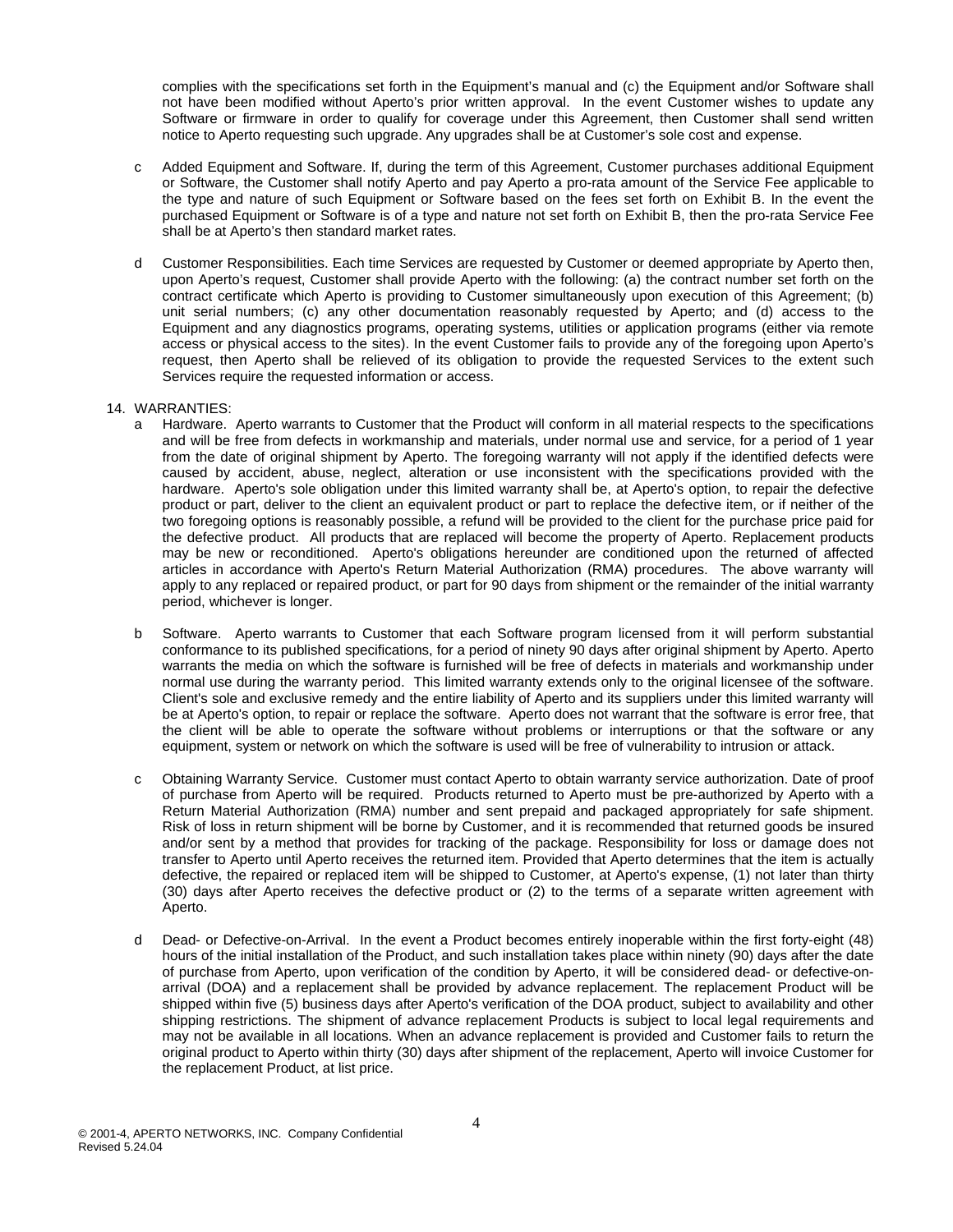- e If, under normal and proper use, a defect or non-conformity appears in a warranted Product or Software during the applicable Warranty Period and Customer promptly notifies Aperto in writing of such defect or non-conformance and follows Aperto's instructions regarding return of such Product or Software, then Aperto's sole obligation and Customer's sole and exclusive remedy is, at no charge to Customer, to either, (i) repair, replace or correct the same at its manufacturing or repair facility, or (ii) provide a credit based on the original purchase price or license fee. If Services prove not to be performed as warranted during the applicable Warranty Period, Aperto may, at its option, correct or re-perform the Services or render a credit for the defective or non-conforming portion of the Services.
- f Aperto makes no warranty with respect to (i) any third party Software or hardware, whether or not such third party Software or hardware is provided by Aperto, and Customer agrees to any additional terms and conditions relating to the third party Software or hardware which are specific to Aperto's suppliers as described in the supporting documentation, which are incorporated by reference herein; or (ii) defective conditions or non-conformities resulting from any of the following: modifications, misuse, neglect, accident or abuse by Customer or a third-party; improper wiring, repairing, alteration, installation, storage or maintenance not performed by Aperto; use in a manner not in accordance with Aperto's or its vendor's Specifications or operating instructions; failure of Customer to apply previously applicable Aperto modifications or corrections; or items not manufactured by Aperto or purchased by Aperto pursuant to its procurement specifications. In addition, Aperto makes no warranty with respect to Products which have had their serial numbers or date of manufacture removed or altered; or with respect to expendable items, including, without limitation, fuses, light bulbs, motor brushes, and the like; or with respect to defects related to Customer's data base errors. No warranty is made that Software will run uninterrupted or error free.
- g Limited Warranties for Services. Aperto warrants that the Services will be performed in a professional manner consistent with the quality of Aperto's performance of services for similar types of agreements. Customer's sole and exclusive remedy and Aperto's sole and exclusive liability for Services shall be for Aperto to re-perform the Services. This sole and exclusive remedy is available only if Aperto is notified in writing within reasonable time to re-perform the services prior to the expiration or termination of the then-current Service Agreement term.
- h WARRANTIES EXCLUSIVE. THE FOREGOING WARRANTY CONSTITUTES APERTO'S EXCLUSIVE LIABILITY, AND THE EXCLUSIVE REMEDY OF CUSTOMER, FOR ANY BREACH OF WARRANTY OR OTHER NONCONFORMITY OF GOODS. THIS WARRANTY IS EXCLUSIVE, AND IN LIEU OF ALL OTHER WARRANTIES. APERTO MAKES NO OTHER WARRANTIES, EXPRESS, IMPLIED OR STATUTORY, INCLUDING WITHOUT LIMITATION ANY WARRANTIES OF MERCHANTABILITY AND FITNESS FOR A PARTICULAR PURPOSE. THE SOLE AND EXCLUSIVE REMEDY FOR ANY BREACH OF THIS WARRANTY SHALL BE AS EXPRESSLY PROVIDED HEREIN. NOTWITHSTANDING ANYTHING TO THE CONTRARY CONTAINED HEREIN OR IN ANY OTHER DOCUMENT CLIENT'S EXLUSIVE REMEDY FOR ANY CLAIMS RELATED TO PRODUCTS PURCHASED FROM THE COMPANY SHALL BE AS SET FORTH IN THE ABOVE WARRANTY. THE COMPANY SHALL NOT BE LIABLE TO THE OTHER FOR DAMAGES OF ANY KIND, INCLUDING INCIDENTAL OR CONSEQUENTIAL DAMAGES.
- 15. INDEMNIFICATION: Aperto will defend or settle at its option and expense any legal proceeding brought against Customer, to the extent that it is based on a claim that the use of the Product or Licensed Material provided to Customer by Aperto (a) infringes on a third-party trade secret, copyright, trademark, or U.S. patent or (b) resulted in personal injury or death or any tangible property damage proximately caused by Aperto's gross negligence or intentional misconduct. Aperto will pay all damages and costs awarded by a court of final appeal attributable to any such claim, provided that Customer: (i) gives written notice of the claim promptly to Aperto; (ii) gives Aperto sole control of the defense and settlement of the claim; (iii) provides to Aperto all available information and assistance; and (iv) has not compromised or settled such claim. If any Product or Licensed Material are found to infringe or in Aperto's opinion may become the subject of an infringement claim, Aperto may, at its option: (i) obtain for Customer the right to use such Product or Licensed Material; (ii) replace or modify such Product or Licensed Material so that they become noninfringing; or (iii) accept return of such Product or Licensed Material and provide Customer with a credit based on the net book value for the Product or Licensed Material. Aperto has no obligation under this section for any claim that results from: (i) use of Materials in combination with any equipment, Software or data not provided by Aperto; (ii) Aperto's compliance with designs or specifications of Customer; (iii) modification of Materials other than at Aperto's directions; (iv) use of an allegedly infringing version of any Product of Licensed Material, if the alleged infringement could be avoided by the use of a different version made available to Customer; or (iv) any claim that arises from the negligence of the Customer.
- 16. CUSTOMER'S RESPONSIBILITIES: Customer will prepare all sites where Products and Software will be delivered and installed and where Services will be performed according to Aperto's site requirements. Customer shall allow service personnel, designated by Aperto, access to the sites and to the Products and Software as necessary for Aperto to perform its obligations hereunder. The designated personnel shall comply with Customer's reasonable site and security regulations and procedures of which Aperto has received written notice prior to arrival at the site. Customer will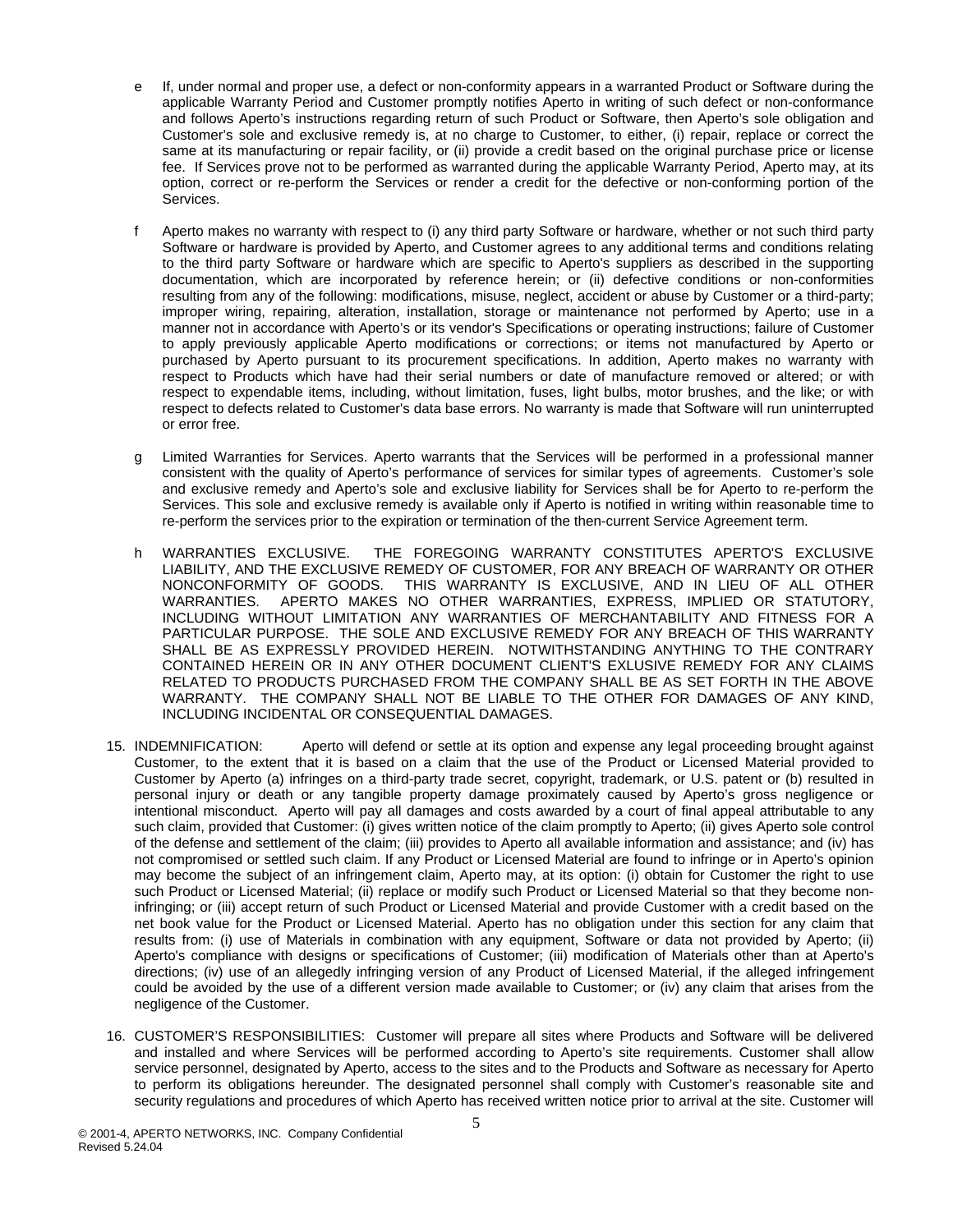provide Aperto with such technical information, data, technical support and assistance as reasonably required by Aperto. Customer will obtain all necessary and applicable governmental permits for installation, operation and maintenance of Products and Software furnished hereunder. Customer will fulfill the foregoing obligations without charge to Aperto. If Customer fails to fulfill the foregoing obligations, Aperto will be excused from performing its obligations until Customer fulfills those obligations. Customer shall reimburse Aperto for any costs and expenses incurred due to Customer's failure to fulfill these obligations.

- 17. CONFIDENTIAL INFORMATION: Each Party shall hold the other Party's Confidential Information in confidence. The recipient may not disclose such Confidential Information, may use it only for purposes specifically contemplated in this Agreement, and must treat it with the same degree of care as it does its own similar information, but with no less than reasonable care. These obligations do not apply to information which: a) is or becomes known by recipient without an obligation to maintain its confidentiality; b) is or becomes generally known to the public through no act or omission of recipient, c) is independently developed by recipient without use of confidential or proprietary information; or (d) is required to be disclosed pursuant to any subpoena or other similar order of a court of competent jurisdiction, provided however, that in the event either Party receives such subpoena or order, that such Party shall so inform the other Party in writing and provide a copy of the order promptly upon receipt of such order, and shall only disclose that Confidential Information as necessary to comply with such subpoena or order. This section will not affect any other confidentiality or nondisclosure agreement between the Parties.
- 18. EXPORT: Customer acknowledges that the transfer and use of Products, Licensed Materials, and technical information and the performance of Services outside the United States are subject to U.S. export laws and regulations. Customer shall not use, distribute, transfer, or transmit the Products, Licensed Materials, or technical information (even if incorporated into other products) except in compliance with U.S. export laws and regulations.
- 19. PUBLICITY: Neither Party shall release or publish news releases, announcements, advertising or other publicity relating to the Products, Licensed Materials or Services under this Agreement or mentioning or implying the name, trademarks, logos, service marks or other identification of the other Party or its affiliates or their respective personnel without the prior review and written consent of the other Party.
- 20. LIMITATION OF LIABILITY: TO THE FULL EXTENT ALLOWED BY LAW, APERTO ALSO EXCLUDES FOR ITSELF ANY LIABILITY, WHETHER BASED IN CONTRACT OR TORT (INCLUDING NEGLIGENCE), FOR INCIDENTAL, CONSEQUENTIAL, INDIRECT, SPECIAL, OR PUNITIVE DAMAGES OF ANY KIND OR FOR LOSS OF REVENUE OR PROFITS, LOSS OF BUSINESS, LOSS OF INFORMATION OR DATA, OR OTHER FINANCIAL LOSS ARISING OUT OF OR IN CONNECTION WITH THE SALE, INSTALLATION, MAINTENANCE, USE, PERFORMANCE, FAILURE, OR INTERRUPTION OF ITS PRODUCTS, ACCOMPANYING SOFTWARE, AND DOCUMENTATION, EVEN IF APERTO HAS BEEN ADVISED OF THE POSSIBILITYOF SUCH DAMAGES, AND LIMITS ITS LIABILITY TO REPAIR OR REPLACEMENT AT APERTO'S OPTION. APERTO FURTHER DISCLAIMS ALL LIABILITY FOR PERSONAL INJURY OR DEATH, OR PROPERTY DAMAGE ARISING FROM CUSTOMER'S NEGLIGENT USE OF THE PRODUCTS OR THEIR COMPONENTS, INCLUDING BUT NOT LIMITED TO CUSTOMER'S FAILURE TO PROPERLY INSTALL THE PRODUCTS OR THEIR COMPONENTS. THIS DISCLIAMER OF LIABILITY FOR DAMAGES WILL NOT BE AFFECTED IF ANY REMEDY PROVIDED HEREIN SHALL FAIL OF ITS ESSENTIAL PURPOSE.
- 21. TERMINATION: If either Party is in material breach of any term of this Agreement and such breach continues for thirty (30) days after receiving notice from the other Party, then the non-breaching Party may terminate this Agreement without any further obligation or liability except for Products or Licensed Materials already shipped and Services already performed. Upon termination or expiration of this Agreement, the other Party shall promptly (and in no event later than five (5) days thereafter) return all Confidential Information, and certify in writing that all such Confidential Information has been returned. Sections 11, 15-19 (inclusive), 21-25(inclusive) of this Agreement, as well as any accrued but unpaid payment obligations as of the date of termination or expiration, shall survive the termination or expiration of this Agreement for any reason.
- 22. FORCE MAJEURE: Except for payment obligations, neither Party shall be responsible for any delay or failure in performance to the extent such delay or failure is caused by fire, strike, embargo, explosion, earthquake, flood, war, water, the elements, labor dispute, government requirements, acts of God, inability to secure raw materials or transportation facilities, acts or omissions of carriers or suppliers, or other causes beyond a Party's control.
- 23. ASSIGNMENT: Neither this Agreement nor any licenses, rights or obligations hereunder shall be assignable or transferable (in insolvency proceedings, by mergers, by operation of law, by purchase or otherwise) by Customer without the prior written consent of Aperto. Any such purported assignment or transfer shall be void without such written consent. Notwithstanding the foregoing, Aperto may assign this Agreement or assign its rights or delegate its duties under it, in whole or in part, at any time and without Customer's consent, to any present or future affiliate, Aperto may assign its rights to receive payments; and Aperto may assign this Agreement to any successor to substantially all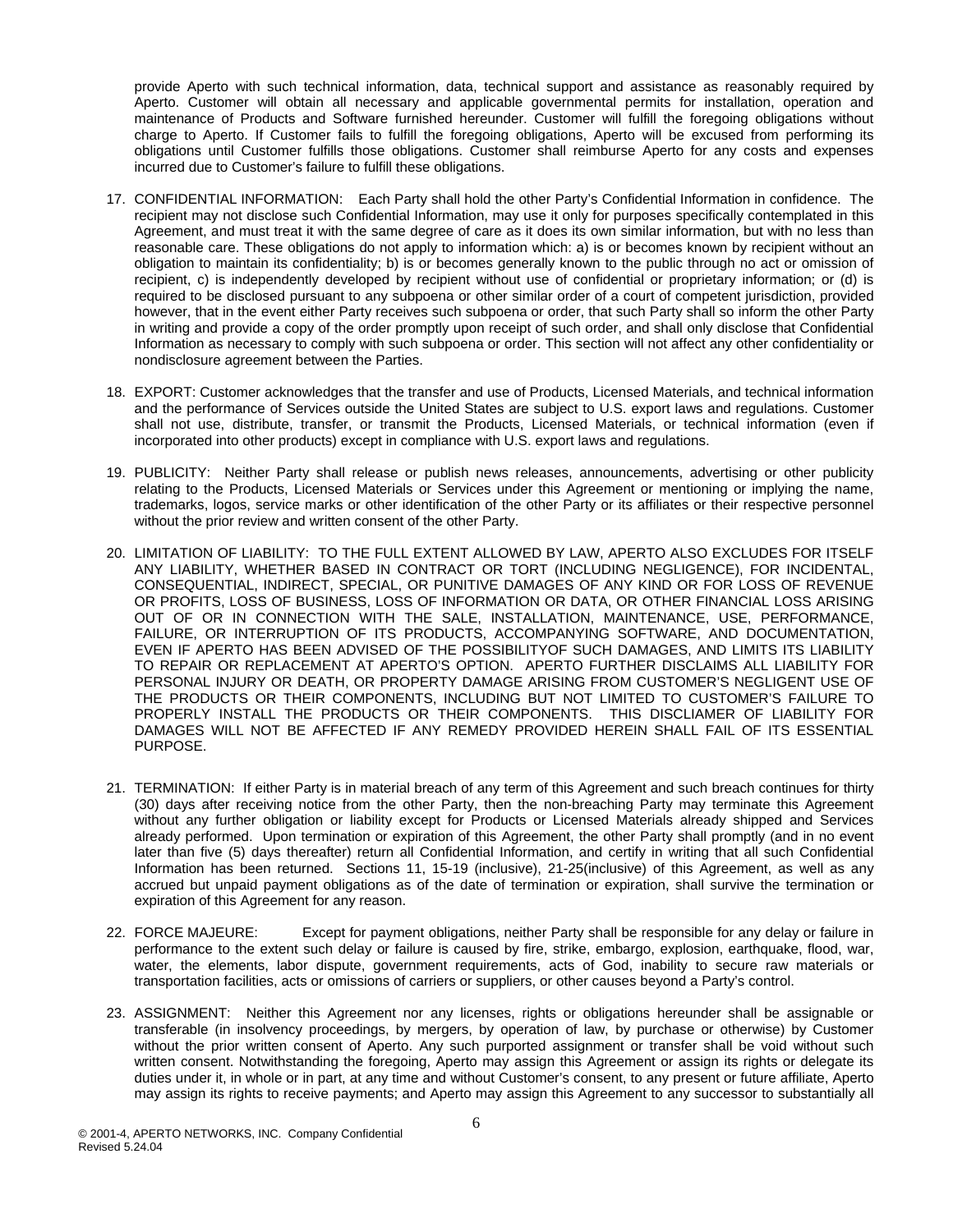of its business or assets, whether by merger, sale of assets, sale of stock, reorganization or otherwise. Subject to the foregoing, this Agreement shall inure to the benefit of and be binding on the respective successors and assigns of the Party. Aperto shall give Customer prompt written notice of the assignment. Nothing shall preclude a Party from employing a subcontractor in carrying out its obligations under this Agreement. A Party's use of such subcontractor shall not release the Party from its obligations under this Agreement.

24. NOTICES: Any notice required or permitted under this Agreement shall be in writing and shall be sent by certified United States mail (return receipt requested), by guaranteed overnight delivery, by courier, or by confirmed fax addressed to the respective Party as follows:

| To Customer:           |  |  |  |  |
|------------------------|--|--|--|--|
| 1637 South Main Street |  |  |  |  |
|                        |  |  |  |  |
| Attention:             |  |  |  |  |
| Fax:                   |  |  |  |  |
|                        |  |  |  |  |

A notice shall be effective when received as shown on the delivery receipt or on the fax confirmation. A Party may change its designated representative or address by giving notice to the other as provided above.

- 25. SOLICITATION OF EMPLOYEES: During the term of this Agreement and for a period of one (1) year after termination of this Agreement, neither party will employ, offer employment to, or engage as a contractor, or otherwise obtain the service or skills of, any individual who is or was engaged by the other party as an employee at any time during the term of this Agreement. This paragraph does not apply to general solicitations such as advertising, and applications for employment or offers of employment made in response to any such general solicitation.
- 26. GENERAL: Each Party is an independent contractor and nothing in this Agreement is intended to create any agency, partnership or joint venture relationship between them. If any portion of this Agreement is found to be invalid or unenforceable, the remaining portions shall remain in effect. If either Party fails to enforce any right or remedy available under this Agreement that failure shall not be construed as a waiver of any right or remedy with respect to any other breach or failure by the other Party.
- 27. CHOICE OF LAW: This Agreement shall be governed by and construed in accordance with the laws of the State of California, without regard to California's rules on conflicts of law or the United Nations Convention on the International Sale of Goods. All disputes arising out of this Agreement shall be subject to the exclusive jurisdiction of the Superior Court of the State of California for Santa Clara County and/or the United States District Court for the Northern District of California, and the parties agree and submit to the personal and exclusive jurisdiction and venue of these courts.
- 28. ENGLISH LANGUAGE*:* Customer agrees that the original of this Agreement will be written in the English language and waives any rights it may have under the laws of its country of residence to have such Agreement written in its local language. If a local language version is provided, it is for the convenience only and the English language version shall be the binding document.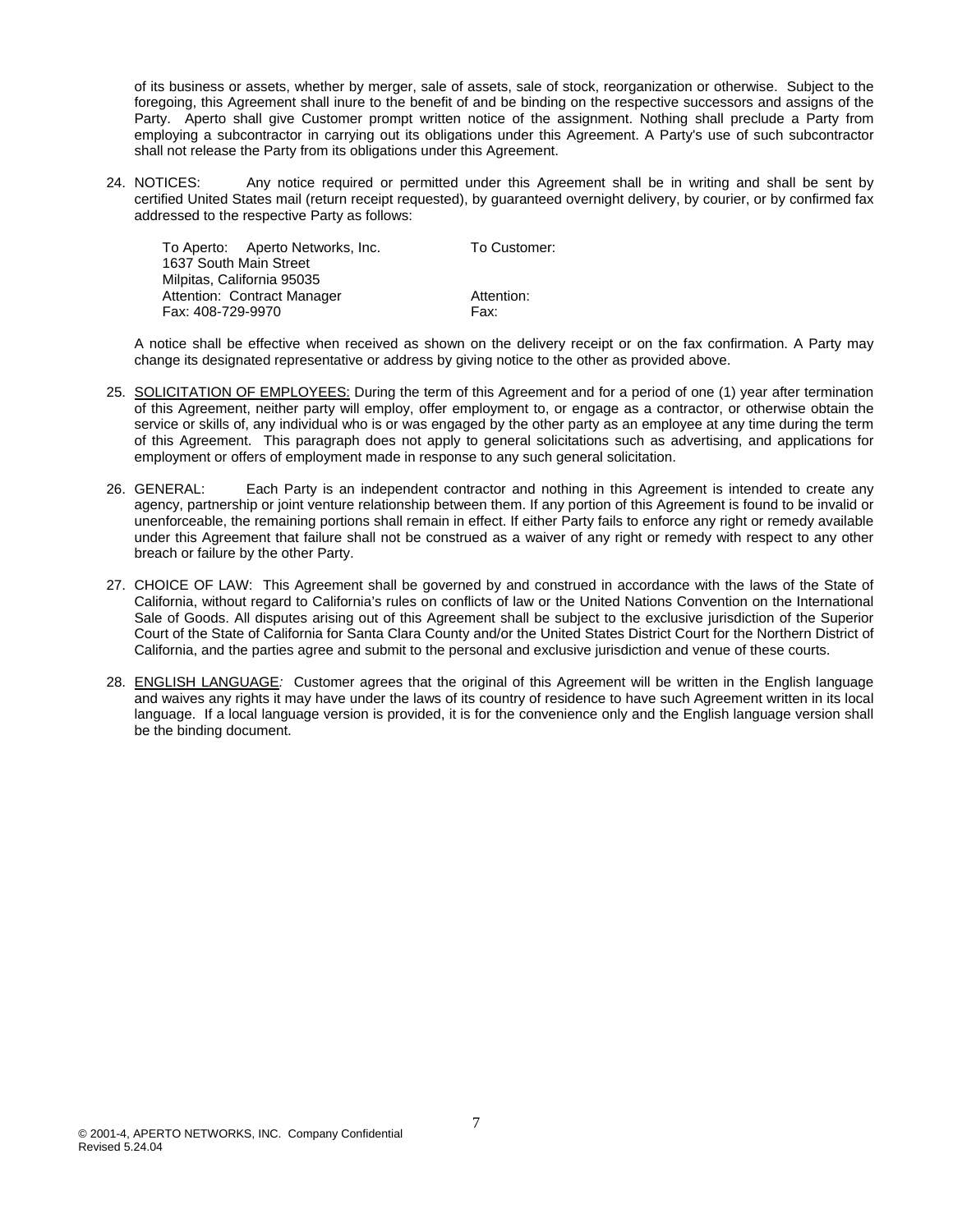29. ENTIRE AGREEMENT: This Agreement and its Exhibits constitute the entire agreement, and supersede all prior oral and written understandings between the parties regarding the subject matter hereof. Any modification or addition to this Agreement or its Exhibits shall be in writing and signed by authorized representatives of both Parties. In case of any conflict between the provisions of this Agreement (including the Exhibits) and of any Addendum (including an addendum to any Exhibit), the provisions of the Addendum shall take precedence.

In witness whereof, each Party has caused its authorized representative to sign this Agreement as of the Effective Date.

| <b>Aperto Networks Inc.</b>                                                                                           | [Customer]          |
|-----------------------------------------------------------------------------------------------------------------------|---------------------|
| <u> 1989 - Johann Stein, markin sanadi masjid ayyukara sa masjid ayyukara sa masjid ayyukara sa masjid ayyukara s</u> | By: $\qquad \qquad$ |
|                                                                                                                       |                     |
|                                                                                                                       |                     |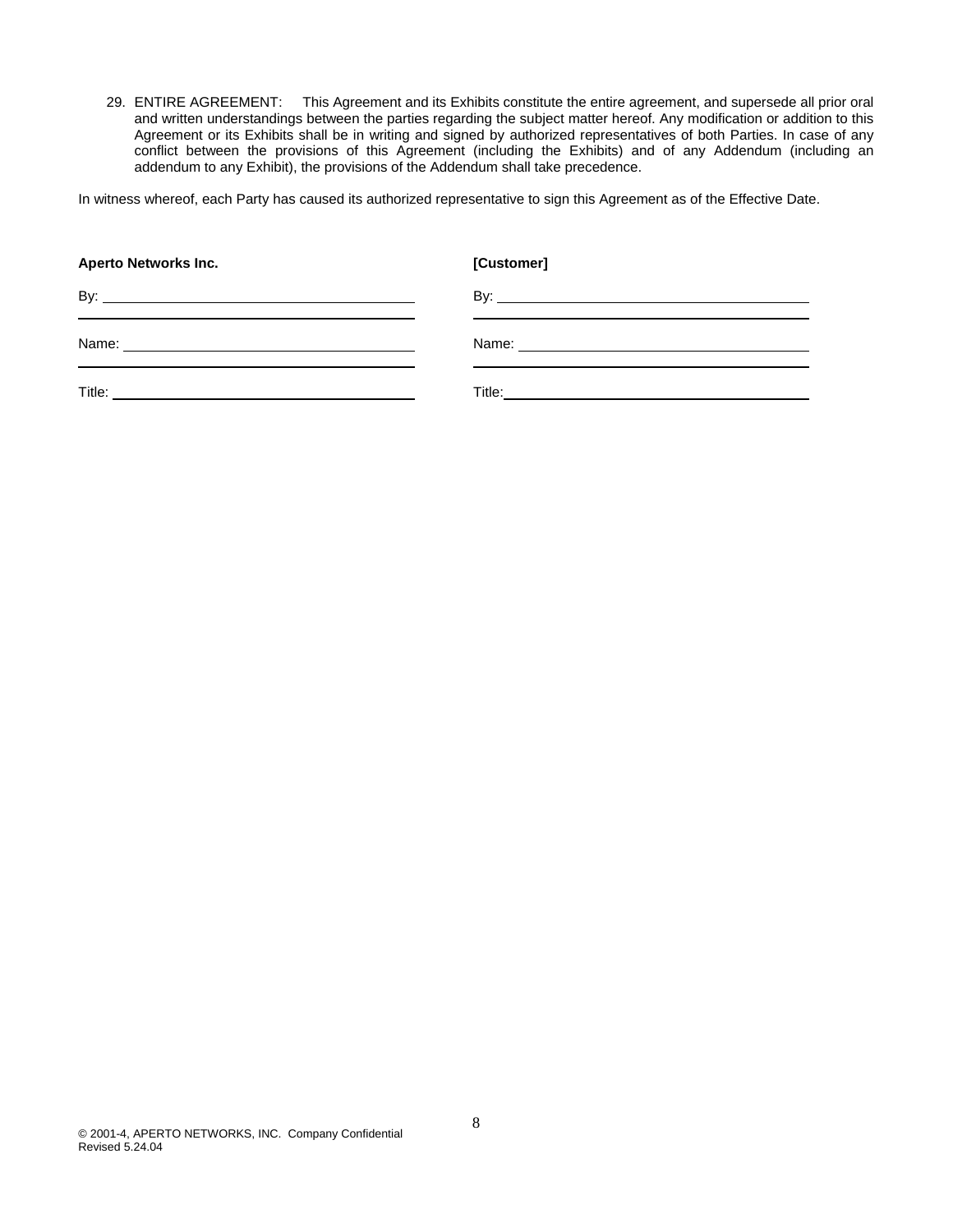## **Exhibit A**

## **End User Software License Agreement**

Please read these terms and conditions carefully before using the Software. By using the Software, you ("Customer") agree to be bound by the terms and conditions of this license agreement ("License Agreement"). If you do not agree with the terms of this License Agreement, promptly return the unused Software, its documentation, and related equipment and hardware to the place of purchase for a full refund.

- 1. Grant of License. Subject to the terms and conditions of this Agreement, Aperto and its licensors grant to Customer a non-exclusive and non-transferable license to use the Aperto software ("Software") in object code form solely on a single server and/or Aperto network device ("Platform") owned or leased by Customer. Customer shall have no rights to any source code for the Software. Aperto and its licensors reserve all rights not otherwise expressly granted herein.
- 2. Copies. Customer may make one (1) copy of the Software for archival purposes or when copying is an essential step in the authorized use of the Software on a backup Platform, provided (i) that copies are used in no other manner, (ii) that further use of the Software on the backup Platform is discontinued when the original or a replacement Platform becomes operable and (iii) that Customer affixes to such copy all copyright, confidentiality, and proprietary notices that appear on the original.
- 3. Restrictions on Use of Software. Customer shall not copy, in whole or in part, the Software, except as provided in Section 2 hereof, or the documentation; nor modify the Software; nor reverse compile or reverse assemble all or any portion of the Software or otherwise attempt to gain access to the source code of the Software; nor rent, lease, distribute, sell, or create derivative works of the Software; nor remove any copyright, confidentiality, and proprietary notice on the Software; nor make any unauthorized use thereof.
- 4. Confidentiality and Title. Customer agrees that the aspects of the Software, including the specific design and structure of individual programs, constitute trade secrets and copyright material of Aperto and its licensors. Customer agrees not to disclose, provide or otherwise make available such trade secrets or copyrighted material in any form to any third party without the prior written consent of Aperto. Customer agrees to implement reasonable security measures to protect such trade secrets and copyrighted material at least to the extent that Customer protects its own information of a similar nature. Title to the Software and related documentation shall remain with Aperto and its licensors.
- 5. Term and Termination. This License Agreement is effective until terminated. Customer may terminate this license at any time by destroying all copies of the Software including any documentation. This License Agreement will terminate immediately without notice from Aperto if Customer fails to comply with any provision contained herein. Upon termination, Customer must destroy all copies of the Software. Sections 3, 4, and 8 of this License Agreement shall survive any termination.
- 6. U.S. Government Restricted Rights and Export Law. The Software is provided to non-Department of Defense agencies with restricted rights, and its supporting documentation is provided with limited rights. Use, duplicating, or disclosure by the U.S. government is subject to the restrictions as set forth in subparagraph C of the Commercial Computer Software-Restricted Rights clause at 52.227-19. If the sale is to a Department of Defense, the U.S. government's rights in Software, supporting documentation, and technical data are governed by the restrictions in the technical data commercial items clause at DFARS 252.227-7015, and DFARS 227.7202. This Software, including technical data, is subject to U.S. export control laws, including the U.S. Export Administration Act and its associated regulations, and may be subject to export or import regulations in other countries. Customer agrees to comply strictly with all such regulations and acknowledges that they have the responsibility to obtain licenses to export, re-export, or import Software.
- 7. Miscellaneous. This is the entire agreement between the parties relating to the subject matter hereof and no waiver or modification of the License Agreement shall be valid unless signed by each party. The waiver of a breach of any term hereof shall in no way be construed as a waiver of any other term or breach hereof. If any provision of this License Agreement shall be held by a court of competent jurisdiction to be contrary to law, the remaining provisions of this License Agreement shall remain in full force and effect. This License Agreement is governed by the laws of the State of California without reference to its conflict of laws principles or the United Nations Convention on the International Sale of Goods. All disputes arising out of this License Agreement shall be subject to the exclusive jurisdiction of the Superior Court of the State of California for Alameda County and/or the United States District Court for the Northern District of California, and the parties agree and submit to the personal and exclusive jurisdiction and venue of these courts. Should you have any questions about this License Agreement, or if you desire to contact Aperto, please write: Aperto Networks, Inc., 1637 South Main Street, Milpitas, California 95035 USA.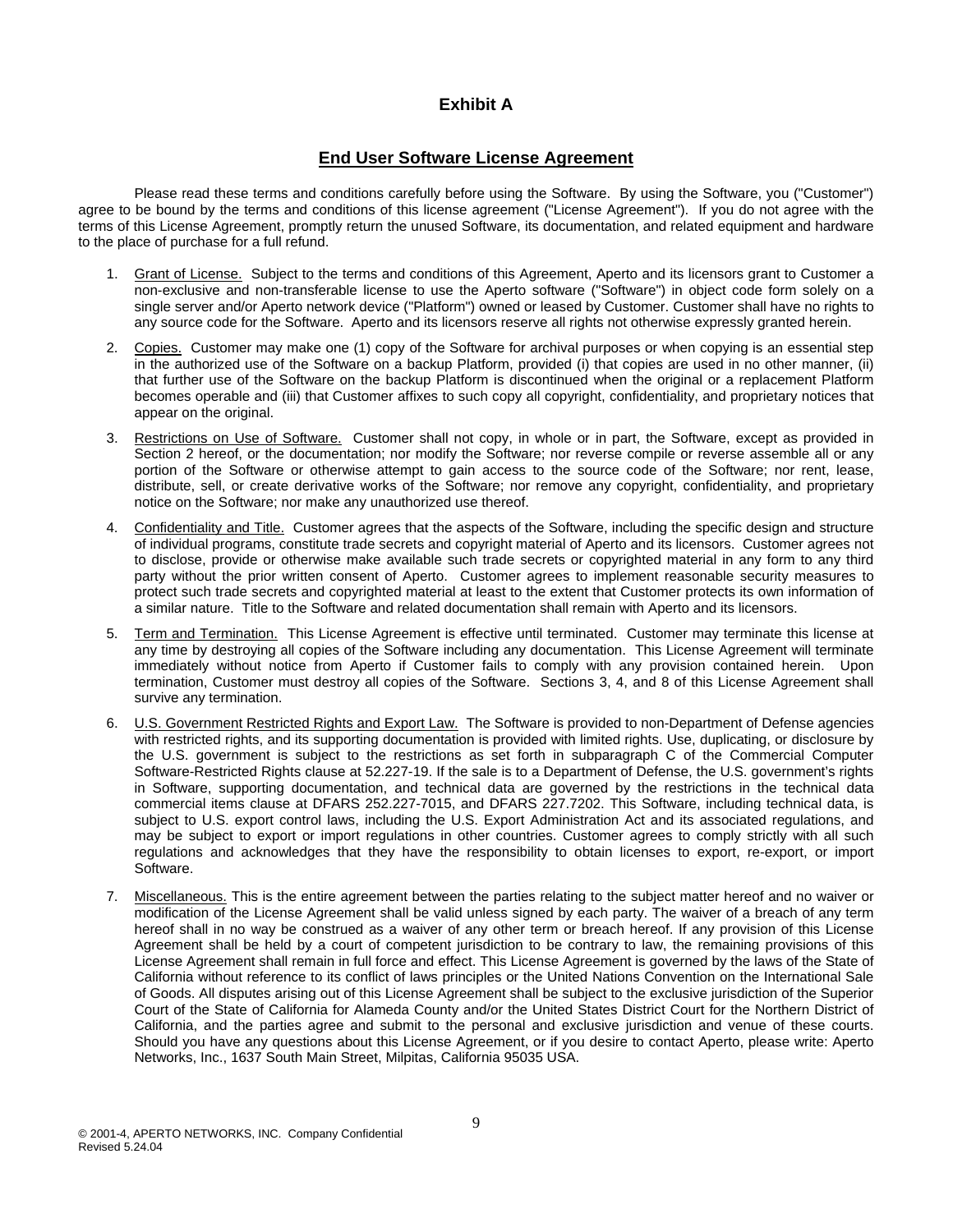8. Warranty Disclaimer. THROUGH THIS END USER SOFTWARE LICENSE AGREEMENT, APERTO MAKES NO WARRANTIES, EITHER EXPRESS, IMPLIED, STATUTORY, OR OTHERWISE, WITH RESPECT TO THE LICENSED MATERIALS OR ANY OTHER ACCOMPANYING MATERIAL, AND APERTO SPECIFICALLY DISCLAIMS ALL IMPLIED WARRANTIES OF MERCHANTABILITY, FITNESS FOR A PARTICULAR PURPOSE AND NON-INFRINGEMENT.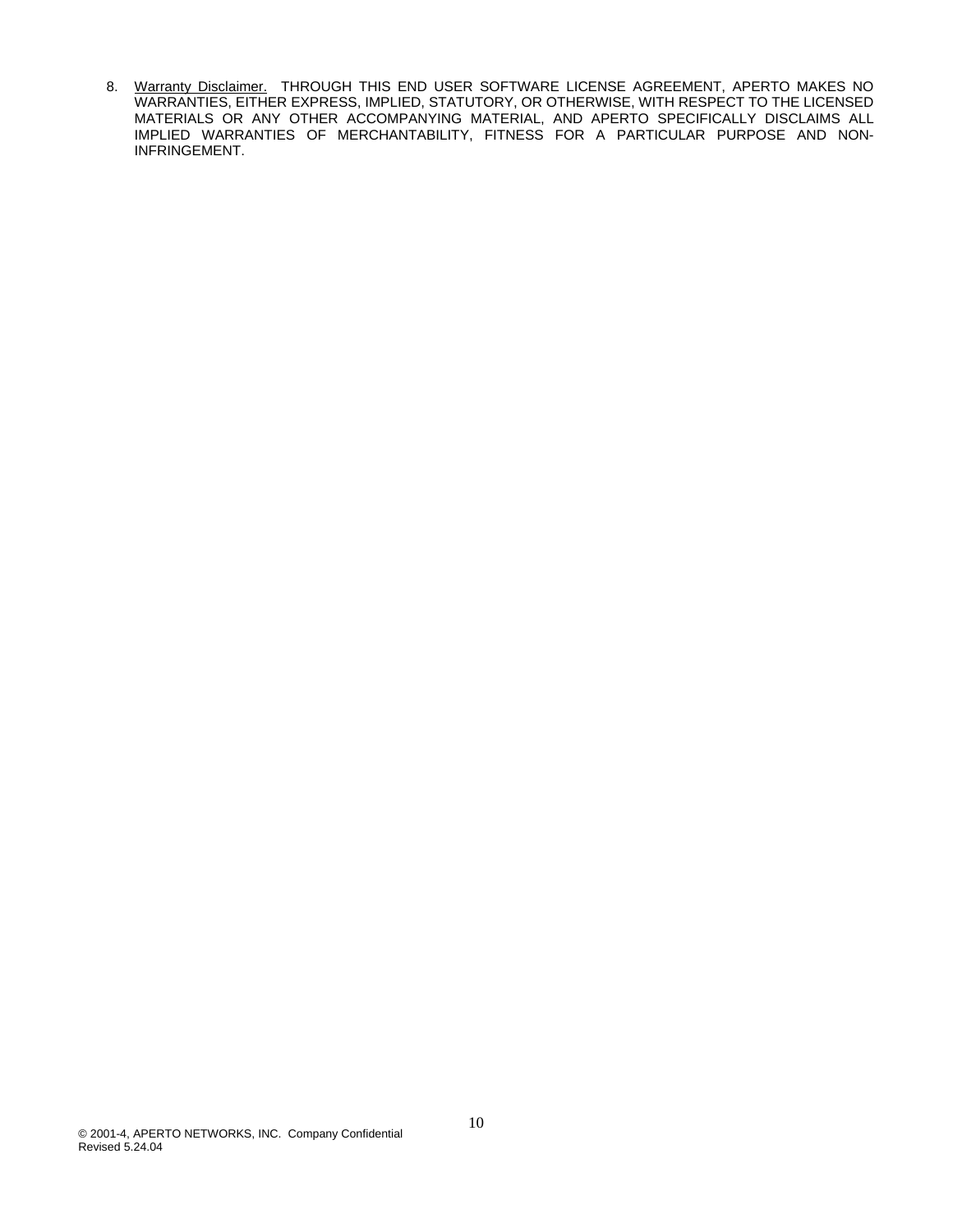## **Exhibit B Aperto Technical Support And Software Maintenance Services Schedule**

#### **A. Ordering Technical Support and Software Maintenance Services**

Customer must order an appropriate level of annual Technical Support and Software Maintenance services ("Maintenance Services") for Aperto Products and Software in accordance with the technical support and software maintenance services policies in effect on the date such services are ordered by paying the annual technical support and software maintenance fee ("Maintenance Fee") in advance. Customer's chosen level of service as well as any Advance Hardware Replacement or Extended Warranty, and the relevant fees are set forth on Exhibits C and D, respectively. The term of such Maintenance Services shall be for one (1) year beginning on the Effective Date of the Agreement ("Initial Term"). Thereafter, Maintenance Services shall automatically renew each year for successive one (1) year terms at the same service level, unless either party gives written notice of its intent not to renew at least thirty (30) days prior to the end of the then current term. Customer may change its service level by notifying Aperto of such intent at least thirty (30) days prior to the end of the then current term.

Maintenance Fees. Upon the Effective Date of this Agreement, Customer shall pay Aperto the Maintenance Fees set forth on Exhibit D for Services during the Initial Term. In the event this Agreement is renewed following the Initial Term, then, within thirty (30) days of such renewal date, Customer shall pay Aperto Maintenance Fees for Maintenance Services during the renewal term in an amount to be agreed upon by the parties or, in the absence of such agreement, based on the rates set forth on Exhibit D. In addition, Provider shall pay applicable Maintenance Fees for any Equipment and/or Software purchased during the term of this Agreement.

Past Due Maintenance Payments. Without waiving or prejudicing any other rights or remedies, in the event Customer fails to pay the Maintenance Fees within thirty (30) days of the applicable due date, then, in addition to any other remedies it may have in equity or law, Aperto may (a) suspend performance of Maintenance Services; (b) terminate this Agreement; and/or (c) charge Customer interest on such past due amounts at the lower of one and one-half percent (1.5%) per month or the maximum rate permitted by law.

#### **B. Description of Services**

**Software.** Aperto Software Maintenance Service includes regular updates providing advance notification of future software releases and detailed feature information to assist with network software planning; all major, minor and maintenance releases for products covered under the service agreement; the choice to receive software on CD or electronically via the Aperto web site.

**Remote Technical Support.** Remote Technical Support Services entitle Customer to unlimited technical phone and email support incidents per year. The service is provided for single site installations, multi-sites in the same country or over several country boundaries. Authorized callers of the client are entitled to technical phone and email support for an unlimited number of incidents. Technical telephone support will include assistance in the use of supported equipment and software. Such assistance may include configuration, identification of equipment /software problems and work-arounds when possible. Assistance may also include logging into Customer's systems via remote access for diagnosis of problems. Aperto will provide quality technical support in accordance with generally recognized business practices and standards. Aperto will respond to Customer requests for technical telephone support within four hours of the initial contact. Telephone support excludes program coding, system design, applications development, project management, facilities management, and support for incompatible products or thirdparty products. No software updates, on-site assistance or hardware replacement is provided. Telephone support does not include step-by-step installation instructions.

### **C. Termination of Support**

Aperto shall have no obligation to provide Technical Support or Software Maintenance Services as set forth in this Section: (a) if Customer does not elect to order such services or fails to renew such services, or fails to pay for such services; (b) if Customer modifies the Products or Software without authorization; or (c) in the event of problems due to Customer's negligence, third party hardware or software not provided by Aperto or other causes not within Aperto control. Reinstatement of lapsed annual Technical Services and Maintenance Services will be subject to the then-current reinstatement policy and payment of a reinstatement fee which shall not be less than the amount of the lapsed Maintenance Fees and which may include a penalty up to twenty five percent (25%) of the lapsed fees.

### **D. Technical Support Escalation Program**

Provided that Customer is under a current Technical Support and Software Maintenance Services program, Aperto shall provide -customer support as follows: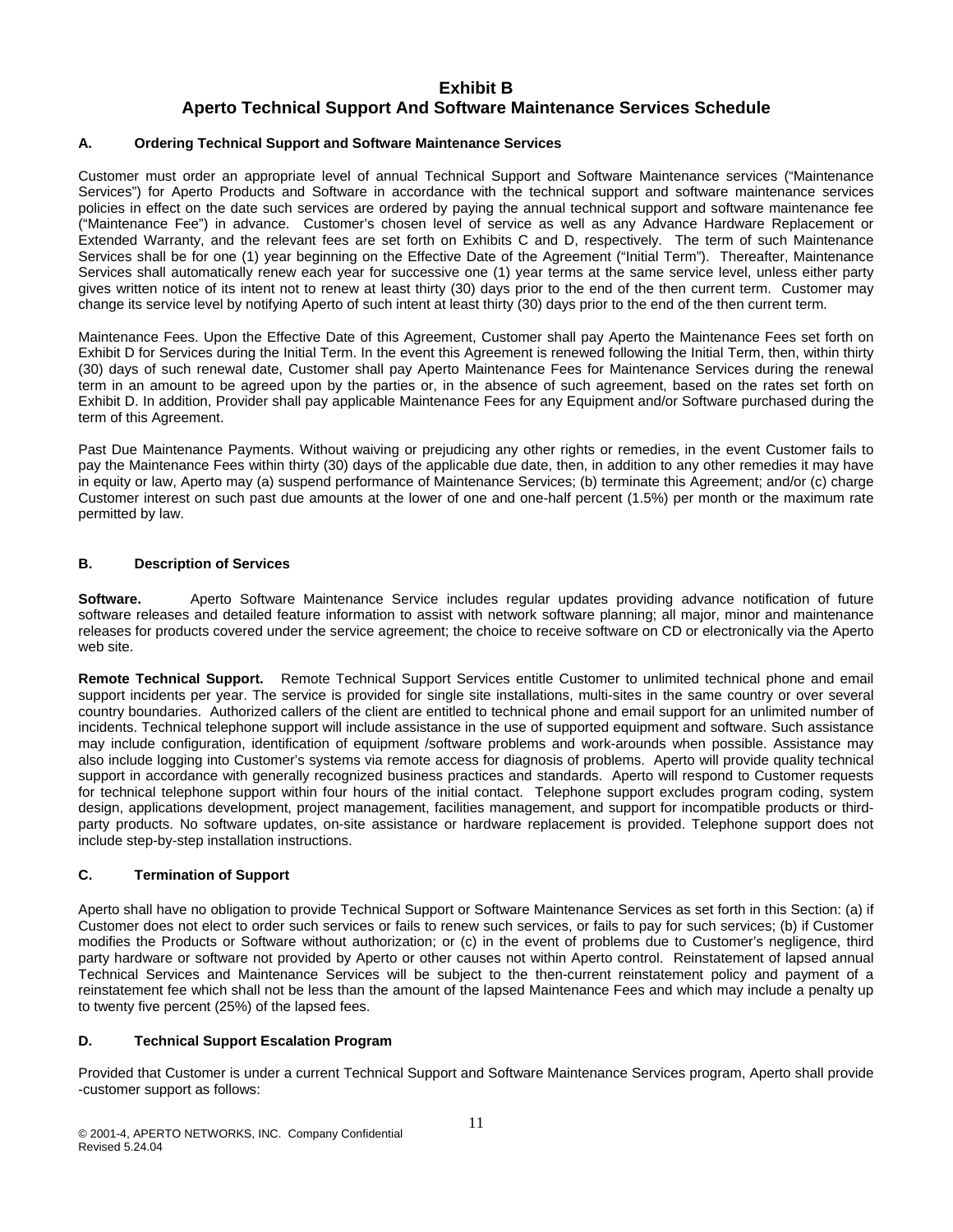## **1. PROBLEM PRIORITY DEFINITIONS**

 $\Gamma$ 

| Priority 1:                                                                                                                                                                                                                                                                                                                          | An existing network is inoperable or there is a situation that causes critical impact to the<br>customer's business operation. Aperto <sup>®</sup> will commit all resources necessary to resolve the<br>situation.                                                                                                                                                                                |           |  |  |  |
|--------------------------------------------------------------------------------------------------------------------------------------------------------------------------------------------------------------------------------------------------------------------------------------------------------------------------------------|----------------------------------------------------------------------------------------------------------------------------------------------------------------------------------------------------------------------------------------------------------------------------------------------------------------------------------------------------------------------------------------------------|-----------|--|--|--|
|                                                                                                                                                                                                                                                                                                                                      | Priority 1 problems are given the highest level of attention and are immediately addressed by the Aperto <sup>®</sup> Technical Assistance Center. Aperto <sup>®</sup> 's Engineering team will become engaged as<br>necessary at the request of Aperto <sup>®</sup> 's Technical Assistance Center technical support team.                                                                        |           |  |  |  |
|                                                                                                                                                                                                                                                                                                                                      | Aperto <sup>®</sup> Resolution Time (time from Aperto <sup>®</sup> being notified):                                                                                                                                                                                                                                                                                                                |           |  |  |  |
| $\bullet$                                                                                                                                                                                                                                                                                                                            | Workaround to restore operations. May be hardware, software, or operations related                                                                                                                                                                                                                                                                                                                 | 48 hours  |  |  |  |
|                                                                                                                                                                                                                                                                                                                                      | Software fix, if software related                                                                                                                                                                                                                                                                                                                                                                  | 30 days   |  |  |  |
| $\bullet$                                                                                                                                                                                                                                                                                                                            | Inclusion of software fix in next release                                                                                                                                                                                                                                                                                                                                                          | 6 months  |  |  |  |
|                                                                                                                                                                                                                                                                                                                                      | Priority 2:<br>The operation of an existing network is severely degraded, or significant aspects of the<br>Customer's business operation are being negatively impacted by unacceptable hardware or<br>software performance. Aperto <sup>®</sup> will make every reasonable effort to resolve the situation.<br>Aperto <sup>®</sup> Resolution Time (time from Aperto <sup>®</sup> being notified): |           |  |  |  |
| $\bullet$                                                                                                                                                                                                                                                                                                                            | Workaround to restore operations. May be hardware, software, or operations related                                                                                                                                                                                                                                                                                                                 | 120 hours |  |  |  |
| $\bullet$                                                                                                                                                                                                                                                                                                                            | Software fix, if software related                                                                                                                                                                                                                                                                                                                                                                  | 90 days   |  |  |  |
| $\bullet$                                                                                                                                                                                                                                                                                                                            | Inclusion of software fix in next release                                                                                                                                                                                                                                                                                                                                                          | 10 months |  |  |  |
|                                                                                                                                                                                                                                                                                                                                      | Non-critical loss of functionality or performance impairs some operations. Aperto <sup>®</sup> will commit<br>Priority 3:<br>resources during Standard Business Hours to restore service to satisfactory levels.<br>Aperto <sup>®</sup> Resolution Time (time from Aperto <sup>®</sup> being notified):                                                                                            |           |  |  |  |
| $\bullet$                                                                                                                                                                                                                                                                                                                            | Workaround to restore operations. May be hardware, software, or operations related                                                                                                                                                                                                                                                                                                                 | 14 days   |  |  |  |
|                                                                                                                                                                                                                                                                                                                                      | Software fix, if software related                                                                                                                                                                                                                                                                                                                                                                  | 90 days   |  |  |  |
|                                                                                                                                                                                                                                                                                                                                      | Inclusion of software fix in next release                                                                                                                                                                                                                                                                                                                                                          | 10 months |  |  |  |
| Information or assistance is required on Aperto <sup>®</sup> product capabilities, installation, enhancement<br>Priority 4:<br>requests or configuration. There is clearly little or no impact to the Customer's business<br>operation Aperto <sup>®</sup> is willing to provide resources during Standard Business Hours to provide |                                                                                                                                                                                                                                                                                                                                                                                                    |           |  |  |  |

٦

operation. Aperto<sup>®</sup> is willing to provide resources during Standard Business Hours to provide information or assistance as requested. Aperto® commits to consider workarounds and future product developments to resolve requests for improvement by the Customer. The resolution may be a technical assistance service, a work-around, a resolution through a new feature included in a future release, revised documentation or a statement that Aperto® will not be modifying the product as suggested.

## **2. ESCALATION MANAGEMENT PROCESS**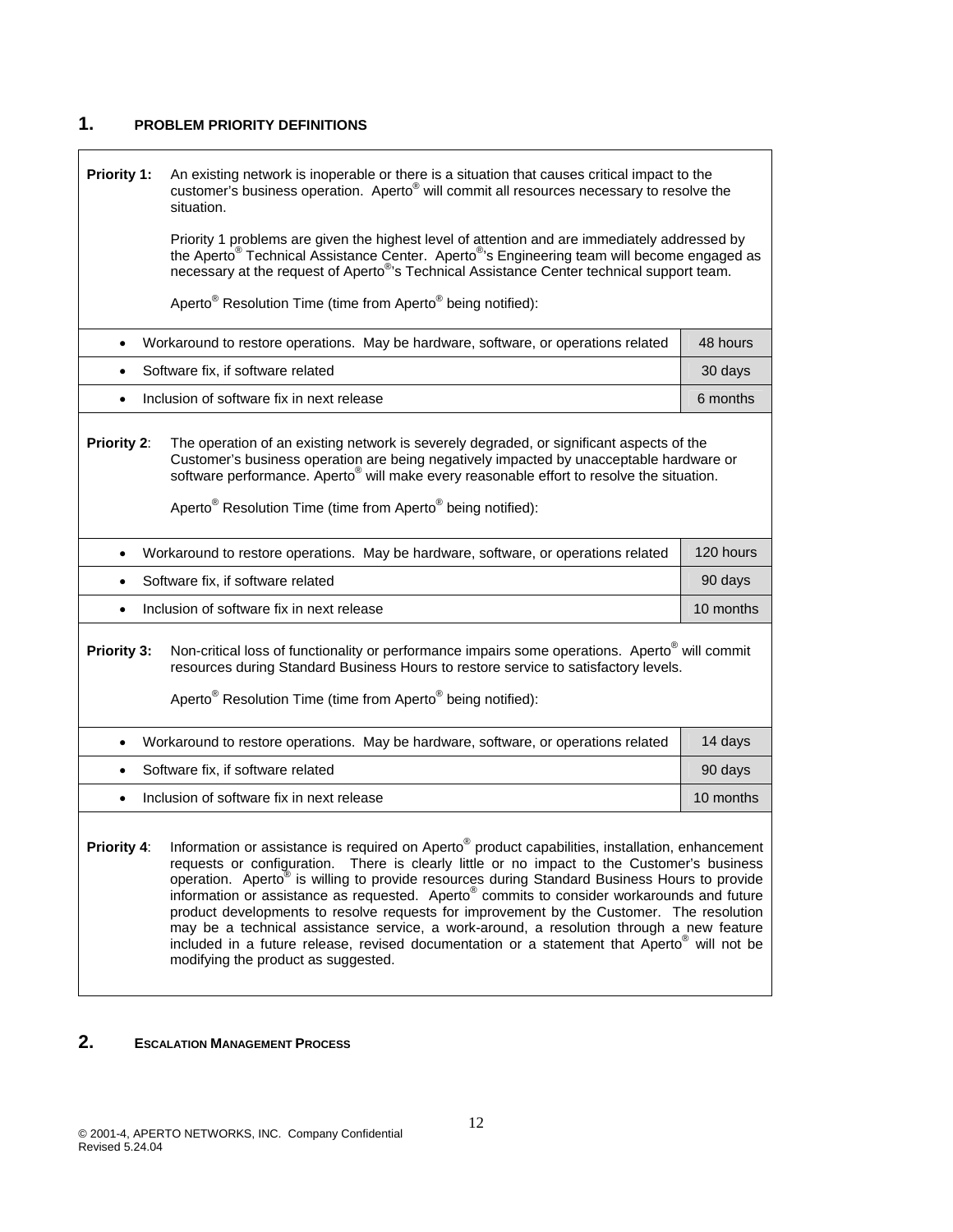The following table outlines Aperto® 's Escalation Management Process of *severity 1* problem. It is expected of the Customer to be available and to provide round-the-clock participation in problem diagnostics, troubleshooting and testing of workarounds as necessary to resolve the problem.

| Time                                                    | <b>Handled by</b>                               | <b>Resolution Activity</b>                                                                                             | <b>Next Escalation</b>                        |
|---------------------------------------------------------|-------------------------------------------------|------------------------------------------------------------------------------------------------------------------------|-----------------------------------------------|
| <b>High Severity Problem</b><br>Reported                | Tier 1, 2 Support<br>Engineer                   | Log problem and attempt to<br>resolve with Tier 2 resources.                                                           | Aperto <sup>®</sup> 's<br>TAC.                |
| Up to 2 hours - Initial<br>Response                     | Aperto <sup>®</sup> 's TAC                      | On duty Service Engineer calls<br>back, logs problem, gets<br>information from Tier 2                                  | Customer<br>Support Engineer                  |
| Up to 6 hours $-$<br>Investigation                      | <b>Customer Support</b><br>Engineer             | Support Engineer investigates the<br>problem, remote login (or travel to<br>site), and attempts to restore<br>service. | Director of<br>Customer<br>Support            |
| Up to 8 hours $-$<br><b>Extended Investigation</b>      | Director of<br>Customer<br>Support              | Adds additional resources from CS<br>& Sustaining Engineering to<br>address the problem                                | VP<br>Customer<br>Service &<br>Sales Director |
| After Up to 24 hours -<br><b>Extended Investigation</b> | <b>VP</b><br>Customer<br>Service                | Ensues all proper steps and<br>avenues are explored to solve the<br>problem                                            | Aperto <sup>®</sup> 's<br>Executive<br>Team   |
| After 24 hours                                          | Aperto <sup>®</sup> 's<br><b>Executive Team</b> | Gather all possible resources at<br>Aperto <sup>®</sup> to solve the problem                                           |                                               |

*Severity 2* problems not resolved within the target of 120 hours will be escalated to Severity 1 problem if all the following conditions apply:

- When traffic transmission is affected and the customer has specific needs for the resolution of the problem in an expedited manner
- Tier 2 and Tier 1 are willing to provide round-the-clock participation as necessary

### **3. REQUESTING TECHNICAL SUPPORT FROM APERTO**

The following procedures should be used when requesting warranty, contracted, and billable services from Aperto<sup>®</sup>:

Step 1: If you have a problem with your Aperto Product, you can send an email to support@apertonet.com or call the Technical Assistance Center (TAC) at

- Business Hours: 08:00am 18:00pm PST at 408 719-9977
- Off Hours: U.S. and Canada at 800 339-1563 or 225 757-3012 in all other areas

Step 2: Be prepared to give the following information:

- *If you are a maintenance customer, a* Aperto® *maintenance contract number for the site of the problem is required*. Also have available your company name, contact name, physical equipment location, telephone number, e-mail address (if available), serial number (if available), and model number of the unit that is experiencing the problem.
- *If you are a warranty customer, serial number is required.* Also have available your company name, contact name, physical equipment location, telephone number, e-mail, and model number of the unit that is experiencing the problem. During the first 90 days of the warranty period, Aperto<sup>®</sup> customers can receive phone support during Aperto<sup>®</sup> normal business hours as refer to in step 1.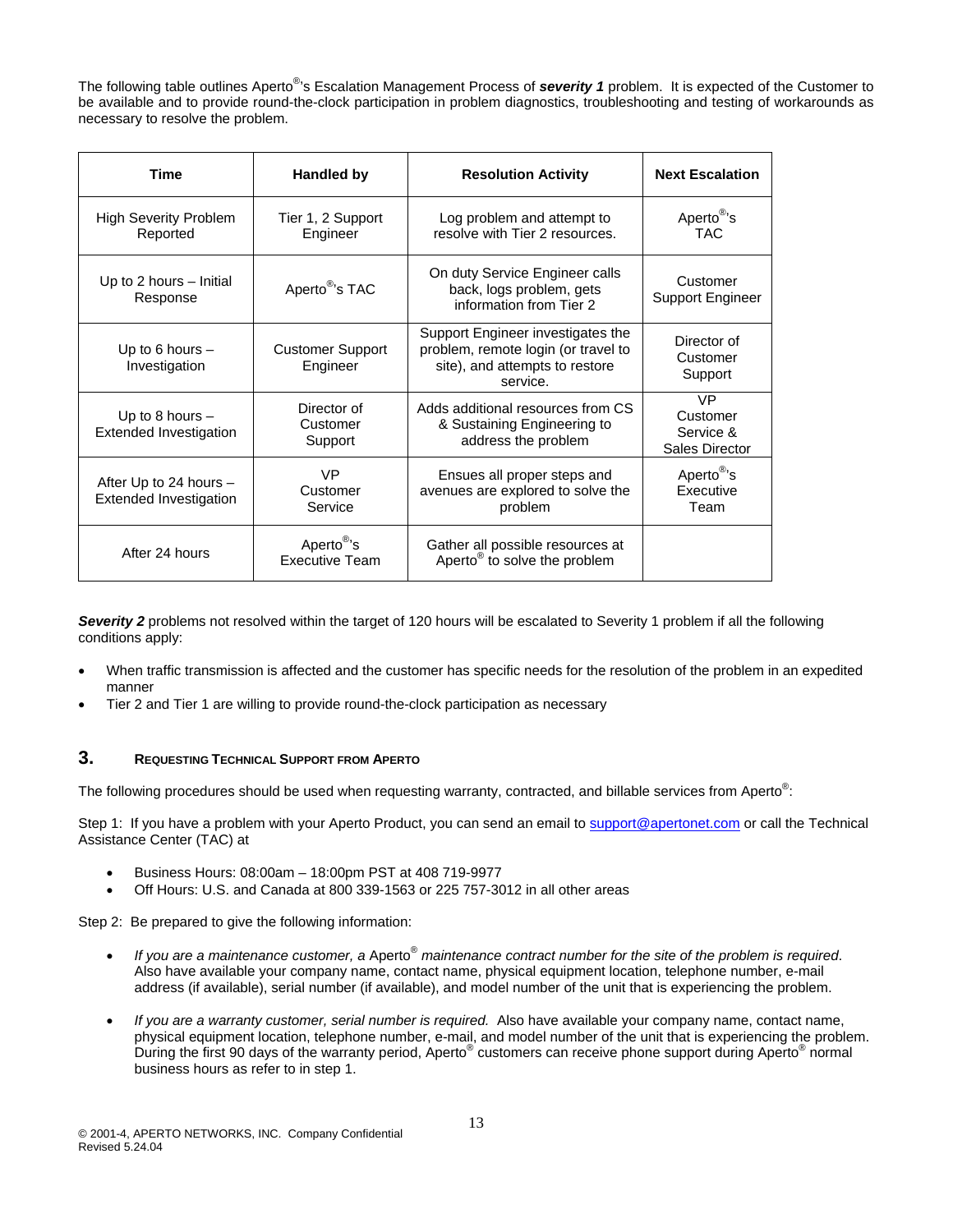• *If you are a non-contract customer, purchase order number is required*. Also have available your company name, contact name, physical equipment location, telephone number, e-mail, and model number of the unit that is experiencing the problem. Note: If you purchased your product through a reseller or partner, your first line of support should be through them.

Step 3: Provide an accurate description and priority level of the problem to the Technical Assistance Center Engineer. Reference the Aperto<sup>®</sup> Problem Priority Definition included in this guide.

Step 4: The Technical Assistance Center Engineer will assign a case number to your call. Please record this number for any future reference to this case.

Step 5: Depending on the type of call and priority level (maintenance customer only), your call will be routed to a Customer Engineer for resolution.

Step 6: After the service has been delivered, the Customer Engineer will confirm with you that the problem is resolved and close the case.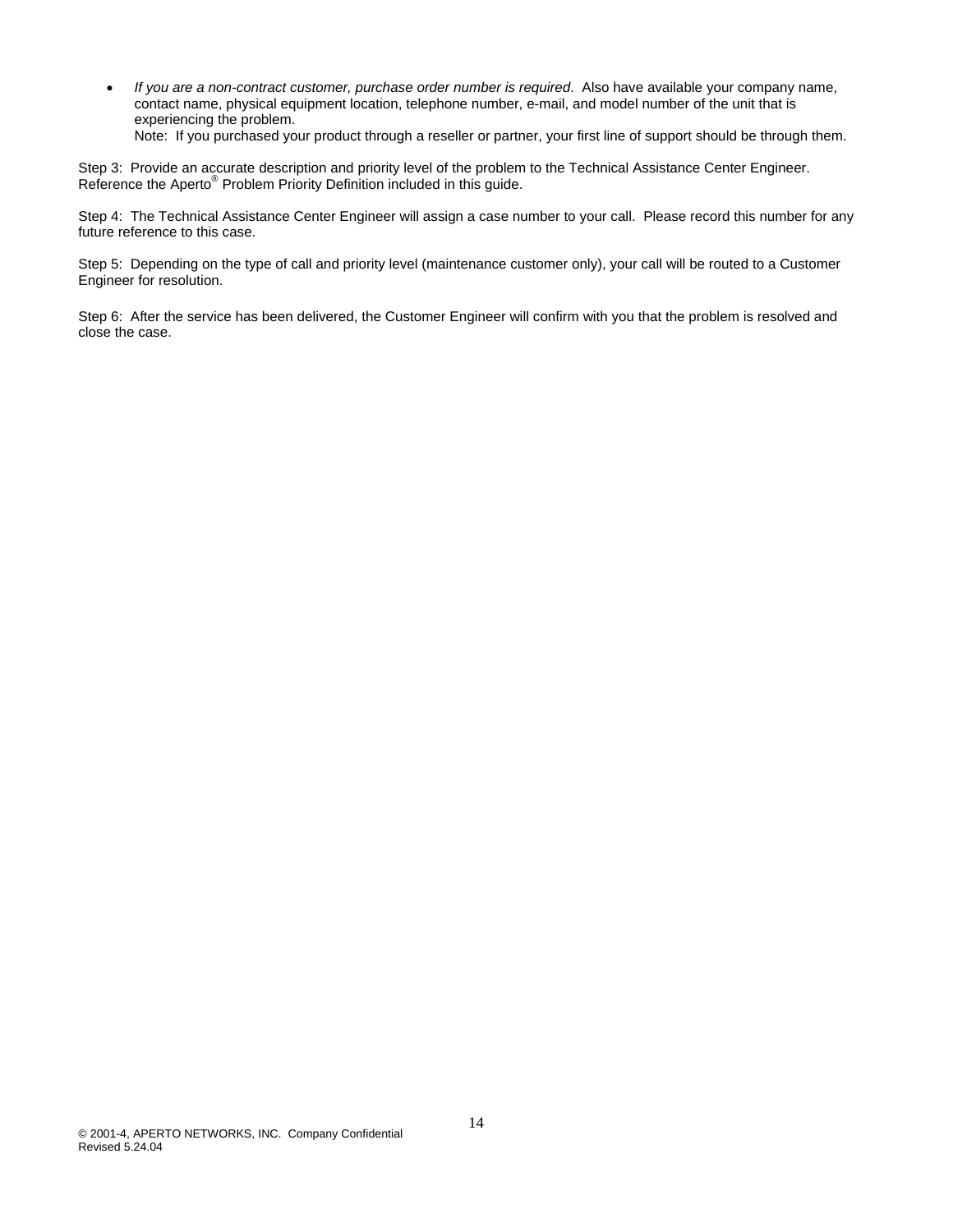# **Exhibit C**

# **DESCRIPTION OF SERVICES (INCLUDING ANY SOFTWARE UPDATES)**

[*Aperto account manager to copy here the 1-page description of the applicable service package selected by Customer*]